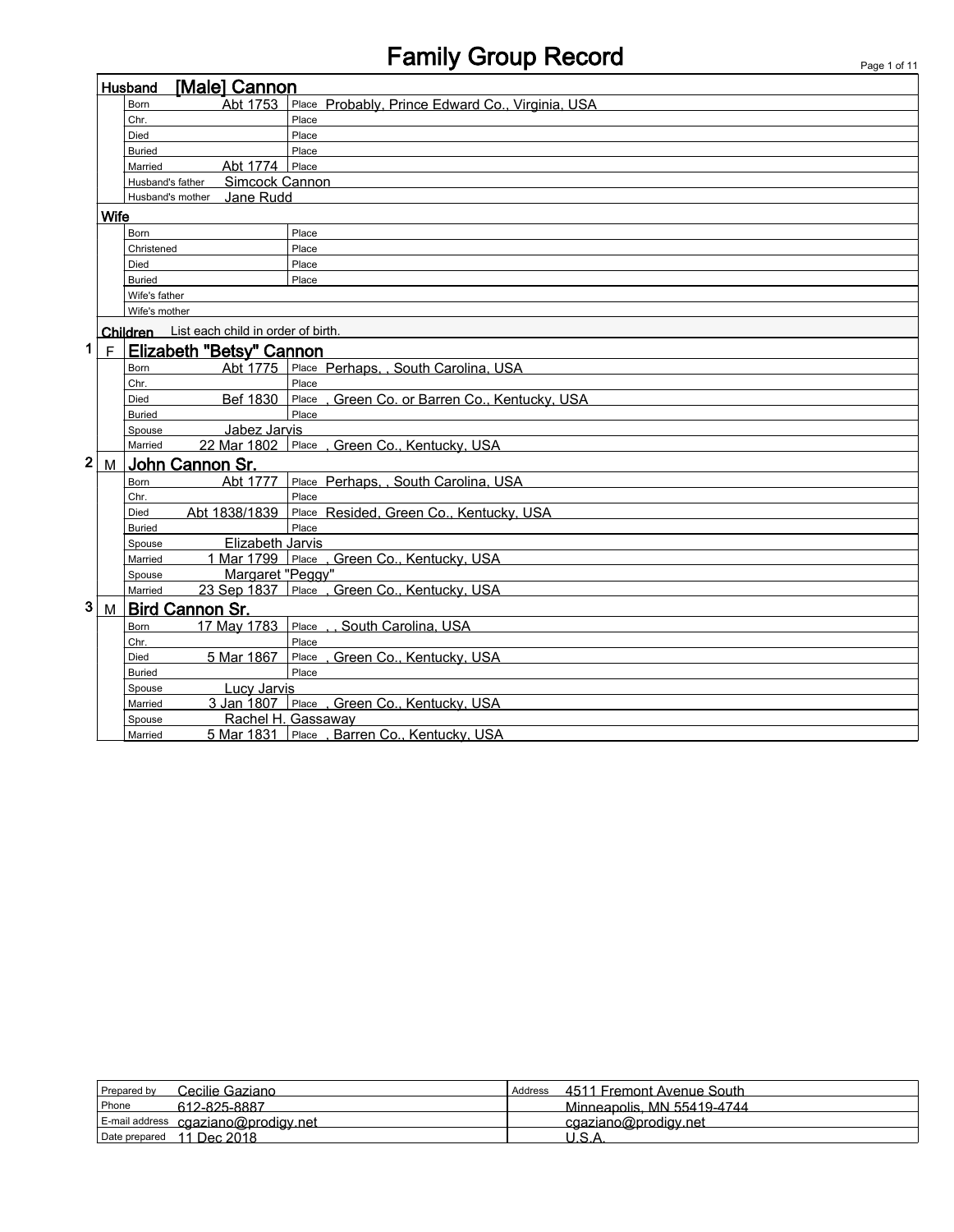| [Male] Cannon<br><b>Husband</b>                                               |                                                                                                                                                                                                                                                                                                                                                                                                                                                                                                                     |  |  |  |
|-------------------------------------------------------------------------------|---------------------------------------------------------------------------------------------------------------------------------------------------------------------------------------------------------------------------------------------------------------------------------------------------------------------------------------------------------------------------------------------------------------------------------------------------------------------------------------------------------------------|--|--|--|
| <b>Wife</b>                                                                   |                                                                                                                                                                                                                                                                                                                                                                                                                                                                                                                     |  |  |  |
| <b>Notes</b>                                                                  |                                                                                                                                                                                                                                                                                                                                                                                                                                                                                                                     |  |  |  |
| CHILD 1 - Elizabeth "Betsy" Cannon<br>22 Mar 1802                             | Green Co., Kentucky, USA. Jabiz Jarvis and Betsy Cannon were married.<br>Ancestry.com. Kentucky, Compiled Marriages, 1802-1850 [database on-line]. Provo, UT, USA: Ancestry.com                                                                                                                                                                                                                                                                                                                                     |  |  |  |
|                                                                               | Operations Inc, 1997. Original data: Dodd, Jordan, Comp Kentucky Marriages to 1850. Electronic transcription of<br>marriage records held by the individual counties in Kentucky.                                                                                                                                                                                                                                                                                                                                    |  |  |  |
| CHILD 2 - John Cannon Sr.<br>Timeline for John Cannon and Elizabeth Jarvis[1] |                                                                                                                                                                                                                                                                                                                                                                                                                                                                                                                     |  |  |  |
| Abt 1777                                                                      | Perhaps South Carolina. John Cannon was born.                                                                                                                                                                                                                                                                                                                                                                                                                                                                       |  |  |  |
| Abt 1779                                                                      | Perhaps Surry Co., North Carolina. Elizabeth Jarvis was born, perhaps to Eliphalet Jarvis<br>and an unknown wife.  The date is based on Elizabeth's statement that she was 20 years old<br>when she married John Cannon.[2] Marriage Book A, p. 64.                                                                                                                                                                                                                                                                 |  |  |  |
| 01 Mar 1799                                                                   | Green Co., Kentucky. John Cannon married Elizabeth Jarvis. John Cannon and Jabez<br>Jarvis applied for and paid for the license. There is a written statement by Elizabeth Jarvis<br>stating she is 20 years of age and provides her own consent to marry John Cannon. Witnesses<br>were Henry Skaggs and Moses Skaggs.[3] The minister was Jeremiah Able.                                                                                                                                                          |  |  |  |
| 1800                                                                          | Green Co., Kentucky. John Cannon was on the Tax List.[4]                                                                                                                                                                                                                                                                                                                                                                                                                                                            |  |  |  |
| 27 Jun 1803                                                                   | Green Co., Kentucky. John Cannon lost part of an ear in a fight with Daniel Harvey.[5]                                                                                                                                                                                                                                                                                                                                                                                                                              |  |  |  |
| 23 Feb 1804                                                                   | Green Co., Kentucky. John Cannon present for Processioner's Report as disinterested person.[6]                                                                                                                                                                                                                                                                                                                                                                                                                      |  |  |  |
| Sep 1806                                                                      | Green Co., Kentucky. Gimblen, Daniel. Nov. 6, 1806. Wife: Ann. Executor: wife. Wit: Joseph Benton,<br>Samuel Marshall, John Cannon.[7]                                                                                                                                                                                                                                                                                                                                                                              |  |  |  |
| 1810                                                                          | Greensburgh, Green Co., Kentucky.[8] Federal Census for Jno Cannon<br>Free White Persons - Males - Under 10:<br>1[born 1801/1810]{John 1802/4, Unknown}<br>Free White Persons - Males - 26 thru 44 :<br>[born 1766/1784]<br>John<br>$\mathbf{1}$<br>Hannah 1803 & 2 unknown<br>Free White Persons - Females - Under 10:<br>$\mathbf{3}$<br>[born 1801/1810]<br>[born 1766/1784] Betsy<br>Free White Persons - Females - 26 thru 44: 1                                                                               |  |  |  |
| 27 Sep 1811                                                                   | Green Co., Kentucky. Bird Cannon and wife, Lucy, to John Suthern/Southern for \$100 in<br>cash and \$300 in trade for 150 acres in Green County - Thomas Munford his brothersSigned<br>Bird Cannon, Lucy Cannon. Wit: John Cannon, Burten Southern, Elizabeth Jarvis. 2 Oct<br>1811 acknowledged by Bird and Lucy Cannon. Proved by Burton Southern and Elizabeth Jarvis.<br>Rec.: James Allen, CGC.[9] [Elizabeth Jarvis is likely to be Elizabeth Cannon, wife of Jabez<br>Jarvis.]                               |  |  |  |
| 18 Jun 1813                                                                   | Green Co., Kentucky. Bird Cannon and John Cannon were on the tax list, p. 6.[10]                                                                                                                                                                                                                                                                                                                                                                                                                                    |  |  |  |
| 04 Aug 1812                                                                   | Green Co., Kentucky. John Cannon purchased 249.5 acres for \$570.00 from Barret.[11]                                                                                                                                                                                                                                                                                                                                                                                                                                |  |  |  |
| 1820                                                                          | Greensburgh, Green Co., Kentucky.[12] U S Census for John Cannon<br>Free White Persons - Males - Under 10:<br>2<br>[born 1811/1820] {Zarel 1813, Lazarus 1815}<br>Free White Persons - Males - 10 thru 15:<br>[born 1805/1810]<br>Unknown<br>1<br>Free White Persons - Males - 16 thru 18:<br>1<br>[born 1802/1804]<br>John Jr.<br>Free White Persons - Males - 26 thru 44:<br>1<br>[born 1776/1794]<br>John Sr.<br>Free White Persons - Females - Under 10:<br>3<br>[born 1811/1820]<br>Margaret C., Eliz. A., unk |  |  |  |
|                                                                               | Free White Persons - Females - 10 thru 15: 1<br>Unknown<br>[born 1805/1810]<br>Free White Persons - Females - 16 thru 25: 1<br>[born 1795/1804]<br>Hannah 1803                                                                                                                                                                                                                                                                                                                                                      |  |  |  |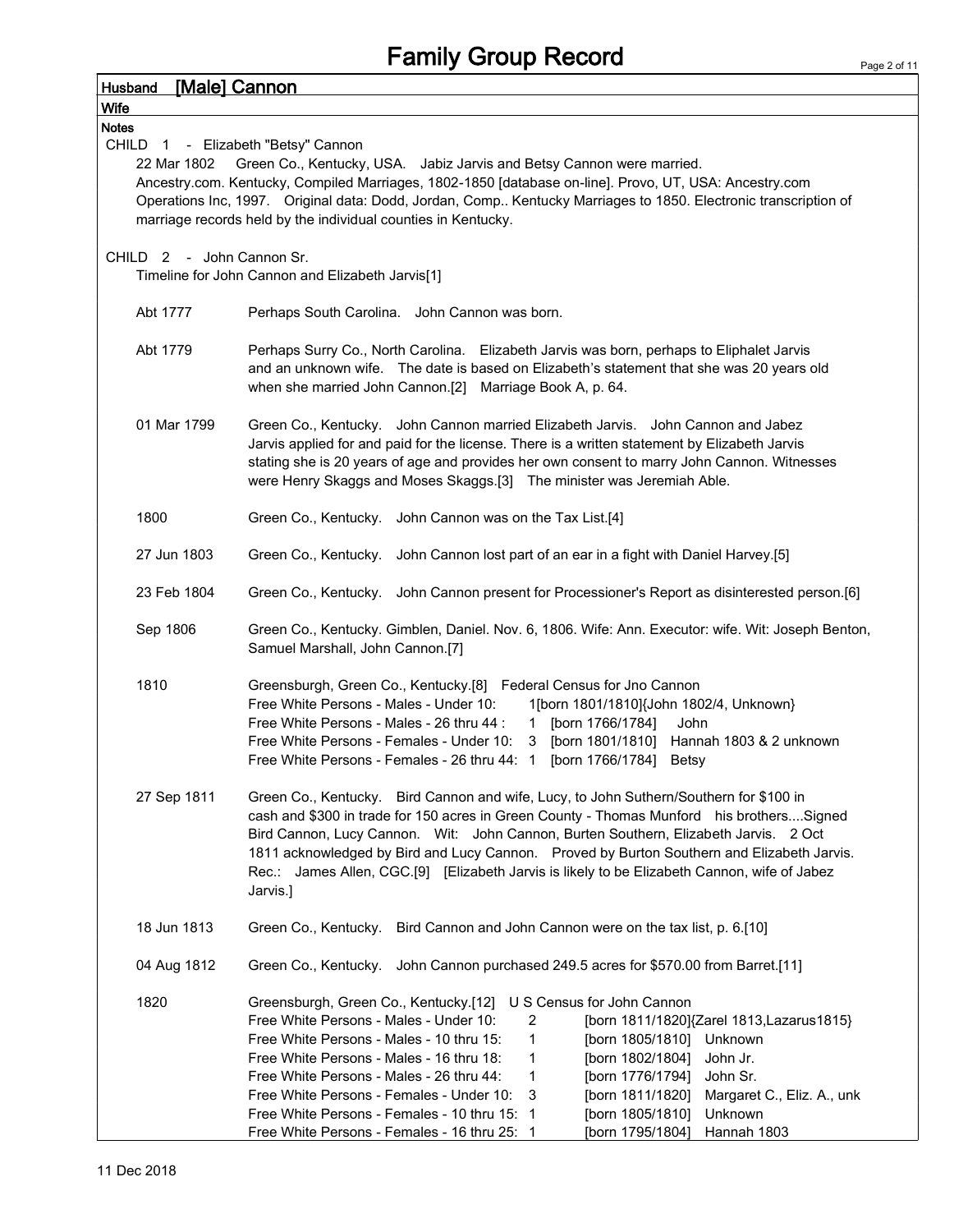## Family Group Record

| <b>Husband</b>                                                         | <b>[Male] Cannon</b>        |                                                                                                                                                                                                                                                                                                                                                                                                                                          |  |  |
|------------------------------------------------------------------------|-----------------------------|------------------------------------------------------------------------------------------------------------------------------------------------------------------------------------------------------------------------------------------------------------------------------------------------------------------------------------------------------------------------------------------------------------------------------------------|--|--|
| <b>Notes</b>                                                           | <b>Wife</b>                 |                                                                                                                                                                                                                                                                                                                                                                                                                                          |  |  |
| CHILD                                                                  | $\overline{2}$              | (Continued)<br>- John Cannon Sr.                                                                                                                                                                                                                                                                                                                                                                                                         |  |  |
| Free White Persons - Females - 26 thru 44: 1<br>[born 1776/1794] Betsy |                             |                                                                                                                                                                                                                                                                                                                                                                                                                                          |  |  |
|                                                                        | 11 Dec 1823<br>Crawley.[13] | Green Co., Kentucky. John Crawley and Samuel Crawley applied for and paid for the license for John<br>to marry Hannah Cannon on 11 Dec 1823. Witness were John Crawley and Thomas Crawley. An attachment to the<br>petition for license was consent from John Cannon assuring his daughter Hannah was of lawful age to marry John                                                                                                        |  |  |
|                                                                        | 1830                        | John Cannon and Betsy Jarvis not found.                                                                                                                                                                                                                                                                                                                                                                                                  |  |  |
|                                                                        | 12 Mar 1831                 | Green Co., Kentucky. Hartwell T. Burge married Margaret Cannon.<br>Bond of 50 pounds,<br>Hartwell T. Burge and Bird Cannon. Witness: John Barret.[14]                                                                                                                                                                                                                                                                                    |  |  |
|                                                                        | 23 Sep 1837                 | Green Co., Kentucky. John Cannon [Sr.?] married Peggy Skaggs. 50 pound bond, John<br>Cannon and William Currey. Witness: John Barret. NOTE: This could be a different John<br>Cannon than the one who married Elizabeth Jarvis.[15]                                                                                                                                                                                                      |  |  |
|                                                                        | 1840                        | Green Co., Kentucky. Federal Census. Margaret Cannon, aged 60-69 (born 1771/1789).<br>(Peggy is a nickname for Margaret, so this appears to be the widow of John Cannon, who<br>married her 23 Sep 1837.)[16]                                                                                                                                                                                                                            |  |  |
|                                                                        | 9 Sep 1845                  | Green Co., Kentucky. Elizabeth A. Cannon married Thomas Williamson. Thomas<br>Williamson & Russell Cannon, 50 pound bond. Wit.: Geo. W. Montagnce[?] [17]                                                                                                                                                                                                                                                                                |  |  |
|                                                                        | 2013.                       | [1] Some information is from "Barnes Family Tree" owned by "dsbeccue" at www.ancestry.com; accessed 17 Aug<br>[2] Information is from the family tree at www.rootsweb.ancestry.com, WorldConnect Project of Beverly (no last name),<br>database: "bnorman155," page entitled "Norman-McGowan Roots, Branches, Leaves & a Few Nuts," last updated 18<br>Mar 2015; accessed 19 Sep 2018.                                                   |  |  |
|                                                                        | [database on-line].         | [3] Information is from the family tree at www.rootsweb.ancestry.com, WorldConnect Project of Beverly (no last name),<br>database: "bnorman155," page entitled "Norman-McGowan Roots, Branches, Leaves & a Few Nuts," last updated 18<br>Mar 2015; accessed 19 Sep 2018. Information is also at Ancestry.com. Kentucky, Compiled Marriages, 1802-1850                                                                                    |  |  |
|                                                                        |                             | [4] Ancestry.com. Kentucky, Compiled Census and Census Substitutes Index, 1810-1890 [database on-line]. Provo,<br>UT, USA: Ancestry.com Operations Inc, 1999. Original data: Jackson, Ron V., Accelerated Indexing Systems, comp<br>Kentucky Census, 1810-1890. Compiled and digitized by Mr. Jackson and AIS from microfilmed schedules of the U.S.<br>Federal Decennial Census, territorial/state censuses, and/or census substitutes. |  |  |
|                                                                        |                             | [5] Minute Book, according to "Smith Family Tree" owned by "btsarrow." Accessed 27 Sep 2018.<br>[6] From "Smith Family Tree" owned by "btsarrow." Accessed 27 Sep 2018.                                                                                                                                                                                                                                                                  |  |  |
|                                                                        |                             | [7] https://www.ancestry.com/interactive/48553/EarlyKYWills-002527-286. Abstract of Early Kentucky Wills and                                                                                                                                                                                                                                                                                                                             |  |  |
|                                                                        | died 1806.                  | Inventories. Appendix: Green County Book A, page 286 [database-on-line]. https://www.werelate.org/wiki/Person:<br>Daniel_Gimlin_(2): Daniel Gimlin, born about 1776; married 05 APR 1799 in Green Co., Kentucky, to Anna Hiestand;                                                                                                                                                                                                       |  |  |
|                                                                        | FamilySearch.               | [8] Ancestry.com. 1810 United States Federal Census [database on-line]; Roll: 6; Page: 264; Image: 00282; Family<br>History Library Film: 0181351. Provo, UT, USA: Ancestry.com Operations, Inc., 2010. Images reproduced by                                                                                                                                                                                                             |  |  |
|                                                                        |                             | [9] This document is courtesy of Norman Cannon, normjc72@gmail.com.<br>[10] This document is courtesy of Norman Cannon, normjc72@gmail.com.                                                                                                                                                                                                                                                                                              |  |  |
|                                                                        | 27 Sep 2018.                | [11] Green County, Kentucky, Deed Book 6, pp. 373-374. From "Smith Family Tree" owned by "btsarrow." Accessed                                                                                                                                                                                                                                                                                                                            |  |  |
|                                                                        |                             | [12] Ancestry.com. 1820 United States Federal Census [database on-line]; Page: 54; NARA Roll: M33_20; Image: 65.                                                                                                                                                                                                                                                                                                                         |  |  |
|                                                                        |                             | Provo, UT, USA: Ancestry.com Operations, Inc., 2010. Images reproduced by FamilySearch.                                                                                                                                                                                                                                                                                                                                                  |  |  |
|                                                                        |                             | [13] Some information is from the family tree at www.rootsweb.ancestry.com, WorldConnect Project, of Beverly (no<br>last name), database: bnorman155, page entitled "Norman-McGowan Roots, Branches, Leaves & a Few Nuts," last                                                                                                                                                                                                          |  |  |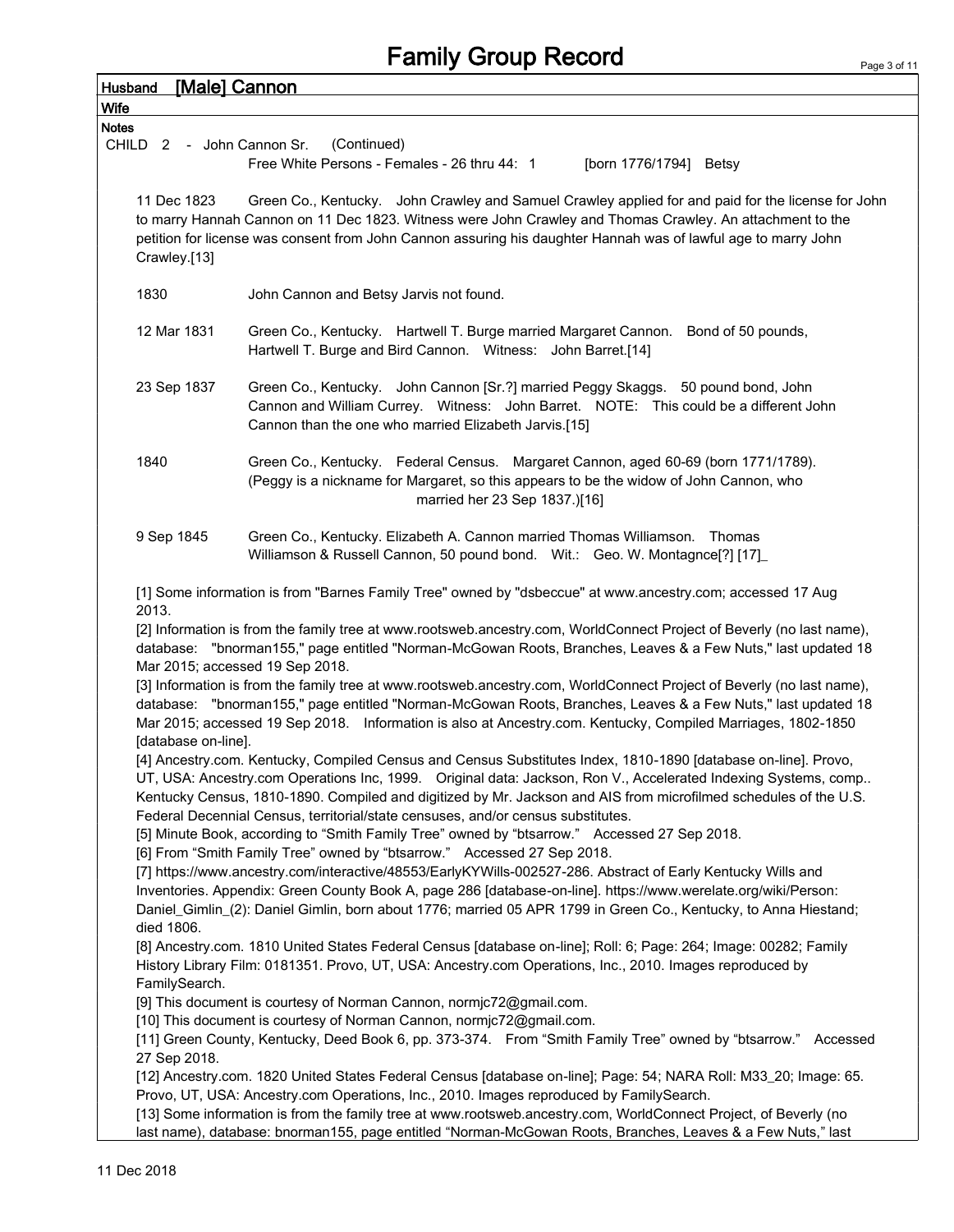| <b>[Male] Cannon</b><br><b>Husband</b>                                                                                                                                                         |  |  |  |
|------------------------------------------------------------------------------------------------------------------------------------------------------------------------------------------------|--|--|--|
| <b>Wife</b>                                                                                                                                                                                    |  |  |  |
| <b>Notes</b>                                                                                                                                                                                   |  |  |  |
| (Continued)<br>CHILD 2 - John Cannon Sr.                                                                                                                                                       |  |  |  |
| updated 18 Mar 2015; accessed 12 Oct 2018. Also: Ancestry.com. Kentucky, Compiled Marriages, 1802-1850                                                                                         |  |  |  |
| [database on-line]. Provo, UT, USA: Ancestry.com Operations Inc, 1997. Original data: Dodd, Jordan, Comp                                                                                       |  |  |  |
| Kentucky Marriages to 1850.                                                                                                                                                                    |  |  |  |
| [14] Jpeg image from www.findmypast.com, Family Search film 000594373. Also: Green Co., Ky. Marriages 1793-                                                                                    |  |  |  |
| 1836 Book B, published by the Green County, Kentucky, Historical Society, undated, no copyright found. From: http://                                                                           |  |  |  |
| files.usgwarchives.net/ky/green/vitals/marr/marrbkb.txt                                                                                                                                        |  |  |  |
| [15] Jpeg image from www.findmypast.com, FamilySearch film 000594375.                                                                                                                          |  |  |  |
| [3] Year: 1840; Census Place: Green, Kentucky; Page: 194; Family History Library Film: 0007826. Ancestry.com.                                                                                  |  |  |  |
| 1840 United States Federal Census [database on-line]. Provo, UT, USA: Ancestry.com Operations, Inc., 2010.                                                                                     |  |  |  |
| [16] Many people think she was the widow of David Skaggs (b. 28 Apr 1767, d. 1810/1813 Green Co., Kentucky).<br>lf                                                                             |  |  |  |
| correct, he was shown as 45/older (1765/earlier), and she was 26-44 (1766/1784) in the 1810 federal census of Green                                                                            |  |  |  |
| Co., Roll 6, page 252. From www.ancestry.com. In the 1820 federal census of Green Co. Margret Skeggs [Skaggs]                                                                                  |  |  |  |
| was 45/over (1775/earlier). I did not find her in the 1830 census. The 1840 federal census of Green Co. shows                                                                                  |  |  |  |
| Margaret Cannon, 60-69 (1771/1789). She has been identified as the Margaret Cannon in the 1850 Taylor Co., KY,                                                                                 |  |  |  |
| census, p. 145B, aged 90 (born 1760). She has also been identified as the Margaret Cannon in the 1860 Taylor Co.,                                                                              |  |  |  |
| KY, census, p. 515, age 102 (born 1758). I am inclined to give her birthdate as about 1775 and do not think she was<br>as old as shown in the 1850 and 1860 censuses if she is the same woman. |  |  |  |
|                                                                                                                                                                                                |  |  |  |
| [17] Jpeg copy of original bond, obtained from www.findmypast.com, FamilySearch film 000594377.                                                                                                |  |  |  |
| CHILD 3 - Bird Cannon Sr.                                                                                                                                                                      |  |  |  |
| Timeline for Bird Cannon, Lucy Jarvis, and Rachel H. Gassaway[1]                                                                                                                               |  |  |  |
|                                                                                                                                                                                                |  |  |  |
| South Carolina. Bird Cannon was born.[2] (Documentation of date unknown.)<br>17 May 1783                                                                                                       |  |  |  |
| 03 Jan 1807<br>Green Co., Kentucky. Bird Canon married Lucy Jarvis.[3] Eliphalet Jarvis signed as consent.                                                                                     |  |  |  |
| Abt 1807<br>Green Co., Kentucky. Russell Cannon born to Bird & Lucy.[4]                                                                                                                        |  |  |  |
| 1810<br>Greensburgh, Green Co., Kentucky.[5] Federal Census: Bird Canion [Bird Cannon]                                                                                                         |  |  |  |
| Free White Persons - Males - Under 10:<br>[born 1801/1810] Appears to be Russell<br>$\mathbf{1}$                                                                                               |  |  |  |
| Free White Persons - Males - 26 thru 44 :<br>[born 1766/1784]<br>$\mathbf{1}$                                                                                                                  |  |  |  |
| Free White Persons - Females - 16 thru 25: 1<br>[born 1785/1794]                                                                                                                               |  |  |  |
|                                                                                                                                                                                                |  |  |  |
| Greensburgh, Green Co., Kentucky. Eliphalt James [Eliphalet Jarvis] next door to daughter<br>1810                                                                                              |  |  |  |
| Lucy and son-in-law, Bird Cannon. 1 w male 16-25 (1785/1794), 1 w male and 1 w female 45<br>or                                                                                                 |  |  |  |
| older (1765/earlier).[6]                                                                                                                                                                       |  |  |  |
|                                                                                                                                                                                                |  |  |  |
| 27 Sep 1811<br>Green Co., Kentucky. Bird Cannon and wife, Lucy, to John Suthern/Southern for \$100 in                                                                                          |  |  |  |
| cash and \$300 in trade for 150 acres in Green County - Thomas Munford his brothers                                                                                                            |  |  |  |
| Signed Bird Cannon, Lucy Cannon. Wit: John Cannon, Burten Southern, Elizabeth Jarvis.                                                                                                          |  |  |  |
| 2 Oct 1811 acknowledged by Bird and Lucy Cannon. Proved by Burton Southern and                                                                                                                 |  |  |  |
| Elizabeth<br>Jarvis. Rec.: James Allen, CGC.[7] [Elizabeth Jarvis is likely to be Elizabeth Cannon,                                                                                            |  |  |  |
| wife of<br>Jabez Jarvis.]                                                                                                                                                                      |  |  |  |
| Abt 1811<br>Green Co., Kentucky.<br>Margaret Elizabeth Cannon born to Bird & Lucy.[8]                                                                                                          |  |  |  |
| 18 Jun 1813<br>Green Co., Kentucky.<br>Bird Cannon and John Cannon were on the tax list, p. 6 of printed<br>source.[9]                                                                         |  |  |  |
| Abt 1815<br>Green Co., Kentucky. Lazarus Cannon was born to Bird & Lucy.[10]                                                                                                                   |  |  |  |
| 1811/1820<br>Green Co., Kentucky. Unknown son Cannon was born to Bird & Lucy.[11]                                                                                                              |  |  |  |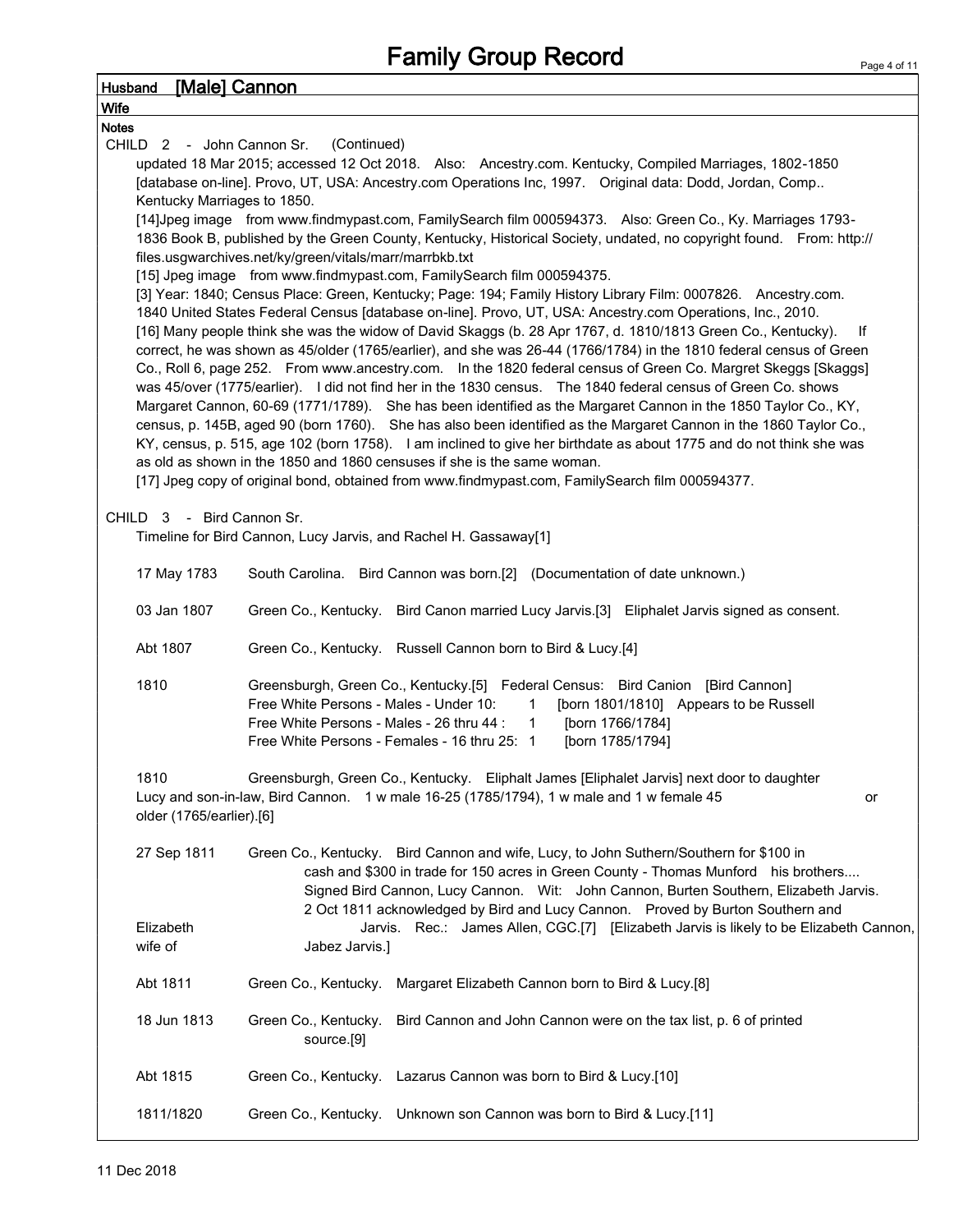## Family Group Record

| Husband<br>Wife     | [Male] Cannon                                                                                                                                                                         |
|---------------------|---------------------------------------------------------------------------------------------------------------------------------------------------------------------------------------|
| <b>Notes</b>        |                                                                                                                                                                                       |
| CHILD <sub>3</sub>  | (Continued)<br>- Bird Cannon Sr.                                                                                                                                                      |
| 1820                | Campbellsville, Green Co., Kentucky.[12] Federal Census: Bird Cannon                                                                                                                  |
|                     | Free White Persons - Males - Under 10:                                                                                                                                                |
|                     | 2 [born 1811/1820] Lazarus and Unknown male                                                                                                                                           |
|                     | Free White Persons - Males - 26 thru 44:<br>[born 1776/1794]<br>Bird Sr.<br>$\mathbf{1}$<br>Free White Persons - Females - Under 10: 1<br>[born 1811/1820]                            |
|                     | Margaret Elizabeth<br>Free White Persons - Females - 26 thru 44: 1<br>[born 1776/1794] Lucy                                                                                           |
|                     |                                                                                                                                                                                       |
| 19 Oct 1822         | Green Co., Kentucky. Bird Cannon Jr. was born to Bird & Lucy.[13] Source of date unknown.                                                                                             |
| Bef 1830            | Green Co., Kentucky. Lucy (Jarvis) Cannon died. She was not in the 1830 census, below.                                                                                                |
| 1830                | Green Co., Kentucky.[14] Federal Census: Bevd Camson [Bird Cannan]                                                                                                                    |
|                     | Free White Persons - Males - 5 thru 9:<br>1 [born 1821/1825] Bird Jr.                                                                                                                 |
|                     | Free White Persons - Males - 40 thru 49:<br>1 [born 1781/1790]<br>Bird Sr.                                                                                                            |
|                     | Free White Persons - Females - 10 thru 14: 1<br>[born 1816/1820] Perhaps Margaret Elizabeth                                                                                           |
|                     | Slaves - Females - Under 10: 1                                                                                                                                                        |
| 05 Mar 1831         | Barren Co., Kentucky. Bird Cannon married Rachel H. Gassaway (Mother: Nancy                                                                                                           |
|                     | Gassaway).[15]                                                                                                                                                                        |
|                     |                                                                                                                                                                                       |
| 10 Dec 1831         | Green Co., Kentucky. Louisa Cannon born to Bird & Rachel. Source of date unknown.                                                                                                     |
| 10 Aug 1832<br>1836 | Green Co., Kentucky. Russell Cannon married Adeline Woodard. Green Co., Ky. Marriages 1793-                                                                                           |
|                     | Book B, published by the Green Co Historical Society, undated, no copyright found. From:<br><http: files.usgwarchives.net="" green="" ky="" marr="" marrbkb.txt="" vitals=""></http:> |
| 12 Jan 1833         | Green Co., Kentucky. Land indenture from Richard Steele of Jefferson Co., KY, to Byrd                                                                                                 |
|                     | Cannon of Green Co.[16] It adjoined land Byrd/Bird was living on.                                                                                                                     |
| 27 Apr 1833         | Green Co., Kentucky. Byrd Cannon purchased land from Richard Steel; deed recorded 29                                                                                                  |
|                     | Apr 1833 by John Barn or Bamt.[17]                                                                                                                                                    |
| Nov Ct. 1833        | Green Co., Kentucky. Byrd Cannon petition postponed, subsequent petition remitted in part.[18]                                                                                        |
|                     | It stated that on 03 Oct 1833 Bird Cannon was fined \$9 for breach of the peace for fighting with                                                                                     |
|                     | Daniel Myres. He stated that he had a large family to support and needed this money.                                                                                                  |
|                     |                                                                                                                                                                                       |
| 28 Dec 1833         | Green Co., Kentucky. Zarel Oris Cannon born to Bird & Rachel.[19] Zarel's death certificate                                                                                           |
|                     | states that he was born on this date in this county to Bird Cannon, born in Va. [sic] and Susan                                                                                       |
|                     | Gassaway born in Va. [sic]                                                                                                                                                            |
|                     |                                                                                                                                                                                       |
| 17 Jan 1836         | Green Co., Kentucky. Nancy Ellen Cannon born to Bird & Rachel.[20]                                                                                                                    |
|                     |                                                                                                                                                                                       |
| 07 Dec 1837         | Green Co., Kentucky. Lazarus Cannon married Matilda Fliers.[21]                                                                                                                       |
| 25 Dec 1837         | Green Co., Kentucky.<br>Margaret Elizabeth Cannon mar. Henry Ross Calfee. No documentation.                                                                                           |
|                     |                                                                                                                                                                                       |
| 1840                | Federal Census. Russell Cannon<br>Southern Division, Green Co., Kentucky.[22]                                                                                                         |
|                     | Free White Persons - Males - Under 5:<br>[born 1836/1840]<br>Richard B.<br>1                                                                                                          |
|                     | Free White Persons - Males - 5 thru 9:<br>[born 1831/1835]<br>Stamper<br>1                                                                                                            |
|                     | [born 1801/1810]<br>Free White Persons - Males - 30 thru 39:<br>Russell<br>1                                                                                                          |
|                     | Free White Persons - Females - Under 5:<br>[born 1836/1840]<br>Elizabeth<br>1.                                                                                                        |
|                     | Free White Persons - Females - 30 thru 39: 1<br>[born 1801/1810]<br>Adeline                                                                                                           |
|                     |                                                                                                                                                                                       |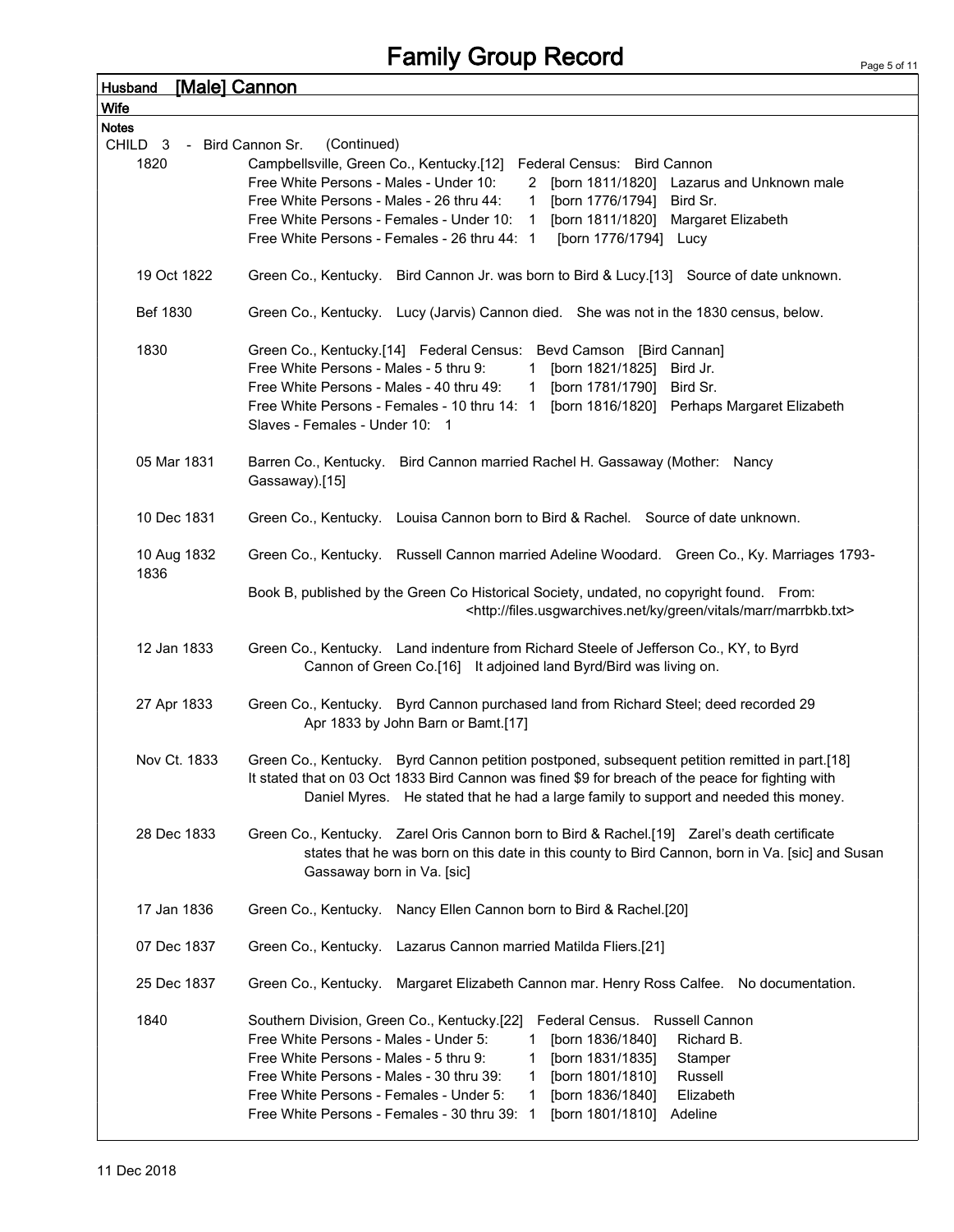| <b>Husband</b>     | <u>[Male] Cannon</u>                                                                         |                                                                                                                                                                |
|--------------------|----------------------------------------------------------------------------------------------|----------------------------------------------------------------------------------------------------------------------------------------------------------------|
| Wife               |                                                                                              |                                                                                                                                                                |
| <b>Notes</b>       |                                                                                              |                                                                                                                                                                |
| CHILD <sub>3</sub> | (Continued)<br>- Bird Cannon Sr.                                                             |                                                                                                                                                                |
| 1840               |                                                                                              | Southern Division, Green Co., Kentucky.[23] Federal Census: Bird Cannon                                                                                        |
|                    |                                                                                              | Home in 1840 (City, County, State): Southern Division, Green, Kentucky                                                                                         |
|                    | Free White Persons - Males - Under 5:                                                        | [born 1836/1840]<br>Zarel 1833?<br>1                                                                                                                           |
|                    | Free White Persons - Males - 50 thru 59:                                                     | [born 1781/1790]<br>Bird Sr.<br>$\mathbf{1}$                                                                                                                   |
|                    | Free White Persons - Females - Under 5:                                                      | [born 1836/1840]<br>Nancy Ellen<br>$\mathbf{1}$                                                                                                                |
|                    | Free White Persons - Females - 5 thru 9:                                                     | [born 1831/1835]<br>Louisa<br>$\mathbf{1}$                                                                                                                     |
|                    | Free White Persons - Females - 15 thru 19: 1                                                 | [born 1821/1825]<br>(Rachel's sister?)                                                                                                                         |
|                    | Free White Persons - Females - 20 thru 29: 1<br>Free White Persons - Females - 40 thru 49: 1 | [born 1811/1820][24] (Rachel's sister?)                                                                                                                        |
|                    | Free White Persons - Females - 60 thru 69: 1                                                 | [born 1791/1800]<br>Rachel c.1798<br>[born 1771/1780]<br>Probably Rachel's mother                                                                              |
|                    |                                                                                              | Slaves - Males -10 thru 23: 1; Slaves - Males -36 thru 54: 1; Slaves - Females -10 thru 23: 1;                                                                 |
|                    | Slaves - Females -24 thru 35: 1                                                              |                                                                                                                                                                |
|                    |                                                                                              |                                                                                                                                                                |
| 1840               |                                                                                              | Greensburgh, Green Co., Kentucky.[25] Federal Census; Henry R Calfee                                                                                           |
|                    | Free White Persons - Males - Under 5:                                                        | [b. 1836/1840] William<br>1                                                                                                                                    |
|                    | Free White Persons - Males - 30 thru 39:                                                     | 1 [b. 1801/1810] Henry Ross                                                                                                                                    |
|                    |                                                                                              | Free White Persons - Females - 30 thru 39:1 [b. 1801/1810] Margaret Elizabeth                                                                                  |
|                    | Slaves - Males - 24 thru $35: 1$                                                             |                                                                                                                                                                |
|                    |                                                                                              |                                                                                                                                                                |
|                    | 13 Sep 1841                                                                                  | Green Co., Kentucky. Fielden B. Hawks borrowed \$300 for Bird Cannon and gave him a                                                                            |
|                    |                                                                                              | note signed "William Hawks by F. B. Hawks," according to a suit filed 18 Sept 1844. A Negro                                                                    |
|                    |                                                                                              | male slave named George, 17-18 years old, was held by Cannon as security; his labor was                                                                        |
|                    |                                                                                              | estimated as worth \$75 a year. Fielden Hawks wanted the money to redeem a slave named                                                                         |
|                    |                                                                                              | Absolom held as collateral by Nathaniel Owens. William Hawks died, a hopeless insolvent,                                                                       |
| and                |                                                                                              | Josiah Brummel was his administrator. Fielden Hawkes claimed that George was his property.                                                                     |
|                    |                                                                                              | Cannon said George was very ill, and he was caring for him.  The issue was whether George                                                                      |
|                    |                                                                                              | belonged to William Hawks or Fielden Hawks and whether the money was for William or<br>Fielden. The judgment was to hire George out to the highest bidder.[26] |
|                    | 18 Sep 1844                                                                                  | Green Co., Kentucky. Circuit Court Case 6317, Bird Cannon vs. Fielden B. Hawks and                                                                             |
|                    |                                                                                              | Josiah Brummel, Administrator of William Hawks, deceased. Judgment was rendered.                                                                               |
|                    |                                                                                              |                                                                                                                                                                |
|                    | 16 May 1845                                                                                  | Pope Co., Arkansas. Bird Cannon (Jr.) married Jane Wilson (who must have died soon                                                                             |
|                    | afterward).[27]                                                                              |                                                                                                                                                                |
|                    |                                                                                              |                                                                                                                                                                |
|                    | 15 Apr 1847                                                                                  | Swan Lake, Jefferson Co., Arkansas. Bird Cannon (Jr.) married Severine Gocio.[28]                                                                              |
|                    |                                                                                              |                                                                                                                                                                |
| 1850               |                                                                                              | District 1, Green Co., Kentucky.[29] Federal Census. Lazarus Cannon household.                                                                                 |
|                    | Household Members:                                                                           | Name<br><b>Birthplace</b><br>Age                                                                                                                               |
|                    | Lazrus Cannon                                                                                | 34 abt 1816 Green County, KY                                                                                                                                   |
|                    | Matildy Cannon 38 abt 1812 Green County, KY                                                  |                                                                                                                                                                |
|                    | Therisa Cannon 11 abt 1839 Green County, KY                                                  |                                                                                                                                                                |
|                    | Elipus Cannon                                                                                | 10 abt 1840 Green County, KY                                                                                                                                   |
|                    | Lucy A Cannon                                                                                | 8 abt 1842 Green County, KY                                                                                                                                    |
|                    | Coleman B Cannon<br>Beverly Cannon (male) 5 abt 1845 Green County, KY                        | 7 abt 1843 Green County, KY                                                                                                                                    |
|                    |                                                                                              |                                                                                                                                                                |
| 1850               |                                                                                              | District 1, Green Co., Kentucky.[30] Federal Census: Bird Cannon household.                                                                                    |
|                    | <b>Household Members:</b>                                                                    | Name<br><b>Birthplace</b><br>Age                                                                                                                               |
|                    | abt 1781<br><b>Bird Cannon</b><br>69                                                         | South Carolina                                                                                                                                                 |
|                    | Rachel Cannon<br>52 abt 1798                                                                 | Woodford County, Kentucky                                                                                                                                      |
|                    | 18 abt 1832<br>Louisa Cannon                                                                 | Green County, Kentucky                                                                                                                                         |
|                    | Zarel Cannon                                                                                 | 16 abt 1834<br>Green County, Kentucky                                                                                                                          |
|                    | Nancy E Cannon 13<br>abt 1837                                                                | Green County, Kentucky                                                                                                                                         |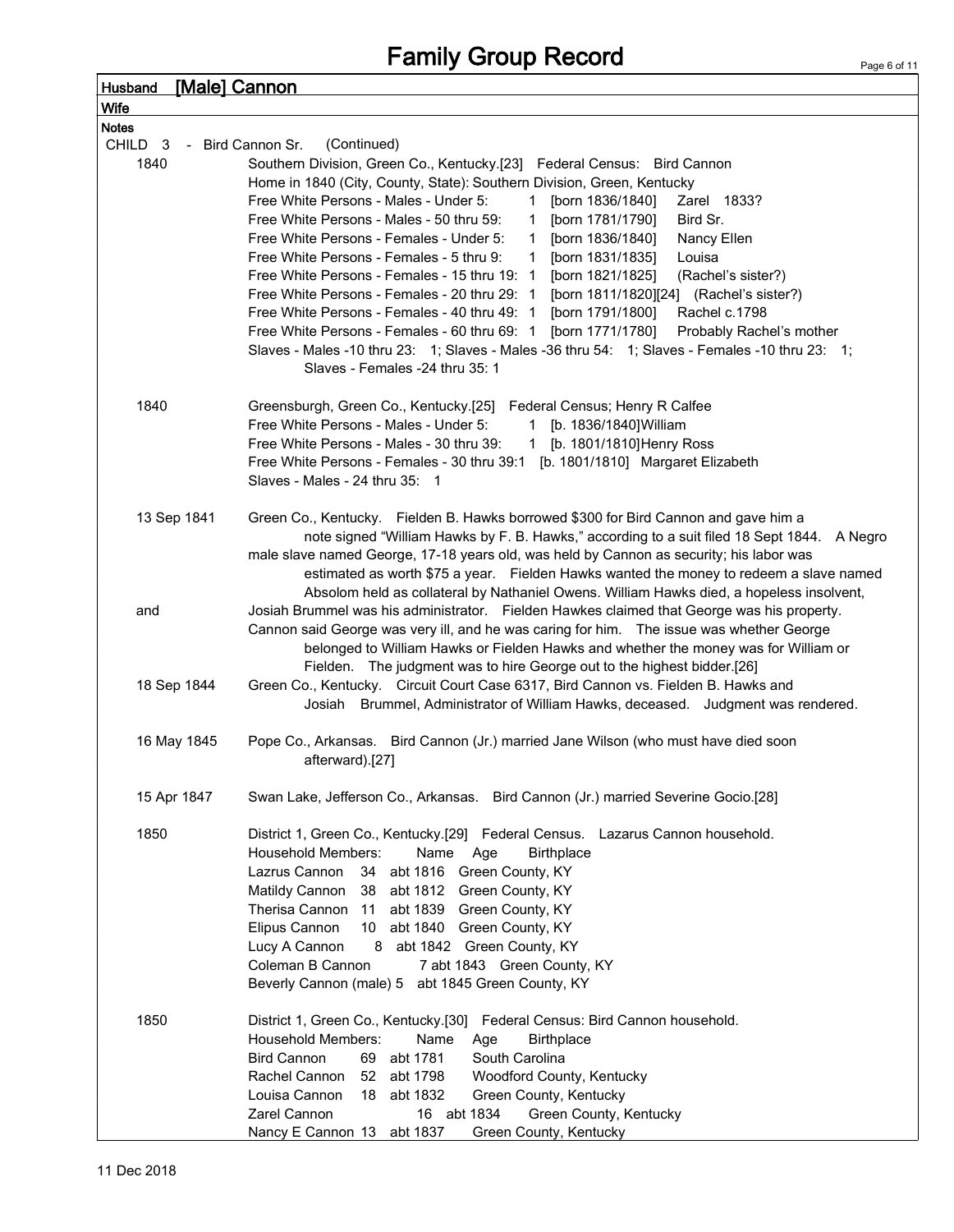| Husband            | <u>[Male] Cannon</u>                                                                  |
|--------------------|---------------------------------------------------------------------------------------|
| Wife               |                                                                                       |
| <b>Notes</b>       |                                                                                       |
| CHILD <sub>3</sub> | (Continued)<br>- Bird Cannon Sr.                                                      |
| 1850               | District 1, Green Co., Kentucky. Federal Census.[31]                                  |
|                    | Household Members: Name<br><b>Birthplace</b><br>Age                                   |
|                    | Russell Cannon<br>43<br>abt 1807<br>Green County, KY                                  |
|                    | 42 abt 1808<br>Adelene M Cannon<br>Green County, KY                                   |
|                    | abt 1834<br>Green County, KY<br>Harnper Cannon [Stamper]<br>16                        |
|                    | Elizabeth Cannon<br>abt 1836<br>14<br>Green County, KY                                |
|                    | <b>Richard B Cannon</b><br>abt 1839<br>11<br>Green County, KY                         |
|                    | Percy C Cannon<br>9 abt 1841<br>Green County, KY                                      |
|                    | Newton W Cannon<br>abt 1843<br>$7^{\circ}$<br>Green County, KY                        |
|                    | Adeline F Cannon<br>Green County, KY<br>abt 1844<br>6                                 |
| 1850               | Old River, Arkansas Co., Arkansas.[32] Federal Census of Bird Cannon (Jr.) household. |
|                    | <b>Household Members:</b><br>Name<br>Age<br><b>Birthplace</b>                         |
|                    | <b>Bird Cannon</b><br>28 Abt 1822<br>Kentucky                                         |
|                    | Sevrine Cannon 20 Abt 1830<br>Arkansas                                                |
|                    | 3 Abt 1847<br>John Cannon<br>Arkansas                                                 |
|                    |                                                                                       |
| 1850               | Prairie, Washington Co., Arkansas.<br>Federal Census.[33]                             |
|                    | <b>Household Members:</b><br>Name<br>Age<br><b>Birthplace</b>                         |
|                    | Henry K Calfee [Henry R Calfee]<br>45 abt 1805<br>Virginia                            |
|                    | Margaret Calfee<br>40<br>abt 1810<br>Kentucky                                         |
|                    | John Calfee<br>11 abt 1839<br>Kentucky                                                |
|                    | Zuingles Calfee[34] (male)<br>9<br>abt 1841<br>Kentucky                               |
|                    | Athelia Calfee<br>(female)<br>7 abt 1843<br>Kentucky                                  |
|                    | Henry Calfee[35]<br>3<br>abt 1847<br>Arkansas                                         |
|                    | Margaret Calfee<br>3<br>abt 1847<br>Arkansas<br>David Calfee                          |
|                    | abt 1849<br>$\mathbf{1}$<br>Arkansas                                                  |
| 09 Feb 1857        | Green Co., Kentucky. Nancy Ellen Cannon married John Roundtree.[36]                   |
|                    |                                                                                       |
| 1860               | District 2, Green Co., Kentucky.[37] Federal Census: Bird Cannon household.           |
|                    | Household Members:<br>Birthplace<br>Name<br>Age                                       |
|                    | <b>Bird Cannon</b><br>79<br>abt 1781<br>North Carolina                                |
|                    | Rachel H Cannon 55<br>abt 1805<br>North Carolina                                      |
|                    | North Carolina<br>Louisa Cannon<br>abt 1832<br>28                                     |
|                    | North Carolina<br>Zerel Cannon<br>26<br>abt 1834                                      |
| 1860               | Ruddell, Independence Co., Arkansas.[38]<br>Federal Census; Post Office: Batesville.  |
|                    | Household Members: Name<br><b>Birthplace</b><br>Age                                   |
|                    | Adaline Cannon<br>abt 1809<br>Kentucky<br>51                                          |
|                    | Jonathan S Cannon<br>23 abt 1837<br>Kentucky                                          |
|                    | Elizabeth J Cannon<br>21 abt 1839<br>Kentucky                                         |
|                    | abt 1833<br>Penrey C Cannon<br>17 <sup>2</sup><br>Kentucky [Perry]                    |
|                    | Auston W Cannon<br>abt 1845<br>15<br>Kentucky [Newton W.]                             |
|                    | Francis A Cannon<br>abt 1846<br>Kentucky [Frances, female]<br>14                      |
|                    |                                                                                       |
| 1860               | Old River, Arkansas Co., Arkansas. Federal Census, Bird Cannon (Jr.) household.[39]   |
|                    | Household Members:<br>Name<br><b>Birthplace</b><br>Age                                |
|                    | Lewis Getio<br>58<br>Abt 1802<br>Arkansas                                             |
|                    | William P Getio<br>25                                                                 |
|                    | 20<br>James Getio                                                                     |
|                    | John Getio<br>14                                                                      |
|                    | <b>Bird Cannon</b><br>35<br>Abt 1825<br>Kentucky                                      |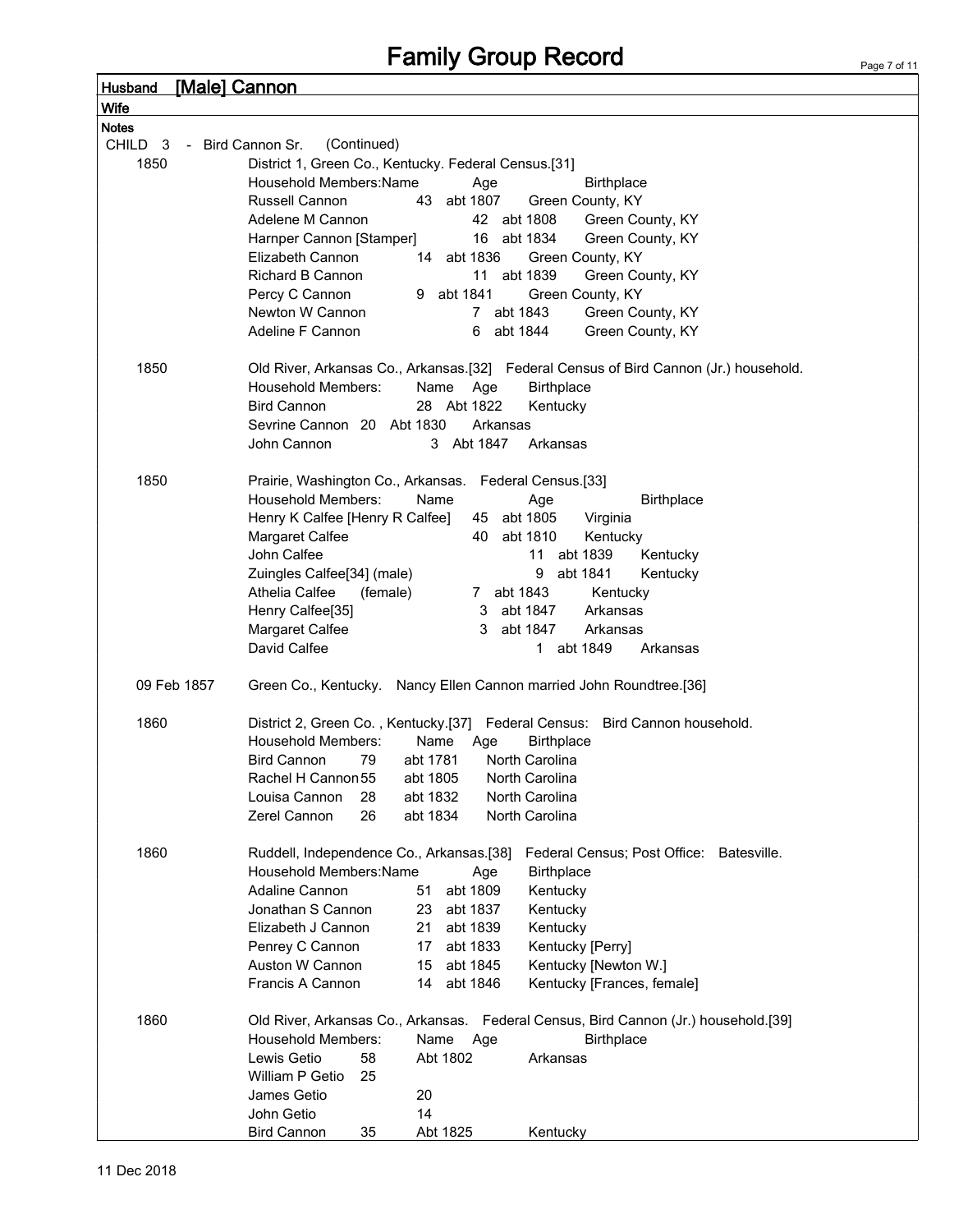Husband [Male] Cannon

| Record   |  |  |  |
|----------|--|--|--|
|          |  |  |  |
|          |  |  |  |
|          |  |  |  |
|          |  |  |  |
| Arkansas |  |  |  |
| ansas:   |  |  |  |

| Wife                         |                                                                                                                                                        |
|------------------------------|--------------------------------------------------------------------------------------------------------------------------------------------------------|
| <b>Notes</b>                 |                                                                                                                                                        |
| CHILD<br>3 - Bird Cannon Sr. | (Continued)                                                                                                                                            |
|                              | Severeen Cannon<br>30<br>Abt 1830<br>Arkansas                                                                                                          |
|                              | Mary Cannon<br>9<br>Abt 1851<br>Arkansas                                                                                                               |
|                              | <b>Bird Cannon</b><br>3<br>Abt 1857<br>Arkansas                                                                                                        |
|                              | William Cannon<br>4/12<br>Abt 1860<br>Arkansas                                                                                                         |
|                              | 33<br><b>Harrison Brent</b>                                                                                                                            |
|                              | Mary Ann Brent<br>24                                                                                                                                   |
|                              | James Brown<br>3                                                                                                                                       |
|                              |                                                                                                                                                        |
|                              |                                                                                                                                                        |
| 1860                         | Fayetteville, Washington Co., Arkansas. Federal Census.[40]<br>Household Members:                                                                      |
|                              | Name<br>Age<br><b>Birthplace</b>                                                                                                                       |
|                              | 53 abt 1807 Indiana Occupation:<br>Heny Calfry [Henry]<br>Tinner                                                                                       |
|                              | Margarett Calfry 51 abt 1809 Kentucky                                                                                                                  |
|                              | William Calfry<br>22 abt 1838<br>Kentucky                                                                                                              |
|                              | Randolph Calfry 20 abt 1840 Kentucky                                                                                                                   |
|                              | Margarett Calfry 14 abt 1846 Arkansas                                                                                                                  |
|                              | Henry Calfry<br>14 abt 1846 Arkansas                                                                                                                   |
|                              | David Calfry<br>12 abt 1848 Arkansas                                                                                                                   |
|                              | <b>Manifiel Calfry</b><br>9 abt 1851 Arkansas                                                                                                          |
|                              | Mary Clark<br>23 abt 1837 Tennessee School teacher                                                                                                     |
|                              | James Clark<br>3 abt 1857 Arkansas                                                                                                                     |
| 18 Apr 1860                  | Independence Co., Arkansas. Lazarus Cannon married Amanda E. Lyles. Both resided in<br>Independence County.[41] (Neither was found in later censuses.) |
| 24 Dec 1860                  | Green Co., Kentucky. Louisa Cannon married William J. Blakeman.[42]                                                                                    |
| Abt 1866                     | Green Co., Kentucky. Zarel Oris Cannon married Louisa Villas Hutcheson. (No proof found.)                                                              |
| 05 Mar 1867                  | Green Co., Kentucky. Bird Cannon (Sr.) died. (Documentation of date unknown)                                                                           |
| 1870                         | Precinct 3, Green Co., Kentucky. Federal Census.[43]                                                                                                   |
|                              | <b>Household Members:</b><br>Name<br><b>Birthplace</b><br>Age                                                                                          |
|                              | Gerl Canon [Zarel<br>36 abt 1834<br>Kentucky                                                                                                           |
|                              | Louisa Canon<br>26 abt 1844<br>Kentucky                                                                                                                |
|                              | Louellen Canon 2<br>abt 1868<br>Kentucky                                                                                                               |
|                              | Mary E Canon<br>abt 1868<br>2<br>Kentucky                                                                                                              |
|                              | Susan H Canon<br>2/12 abt 1870<br>Kentucky                                                                                                             |
|                              | Rachal H Canon 73 abt 1797<br>Kentucky                                                                                                                 |
|                              |                                                                                                                                                        |
| 1870                         | Old River, Arkansas Co., Arkansas. Federal Census: [44] Bird Cannon (Jr.) household.                                                                   |
|                              | Household Members: Name<br><b>Birthplace</b><br>Age                                                                                                    |
|                              | <b>Bird Cannon</b><br>49<br>abt 1821 Kentucky                                                                                                          |
|                              | Sirine Cannon<br>39<br>abt 1831 Arkansas                                                                                                               |
|                              | <b>Bird Cannon</b><br>12<br>abt 1858 Arkansas                                                                                                          |
|                              | William Cannon<br>10<br>abt 1860 Arkansas                                                                                                              |
|                              |                                                                                                                                                        |
| 1870                         | Fayetteville, Washington Co., Arkansas.[45] Federal Census.                                                                                            |
|                              | <b>Household Members:</b><br>Name<br>Age Birthplace                                                                                                    |
|                              | M E Calfee<br>58<br>abt 1812 Kentucky Female                                                                                                           |
|                              | A M Calfee<br>20 Female Arkansas                                                                                                                       |
|                              | M Calfee<br>18<br>Male Arkansas                                                                                                                        |
|                              | H B Calfee<br>20<br>Male Arkansas                                                                                                                      |
|                              |                                                                                                                                                        |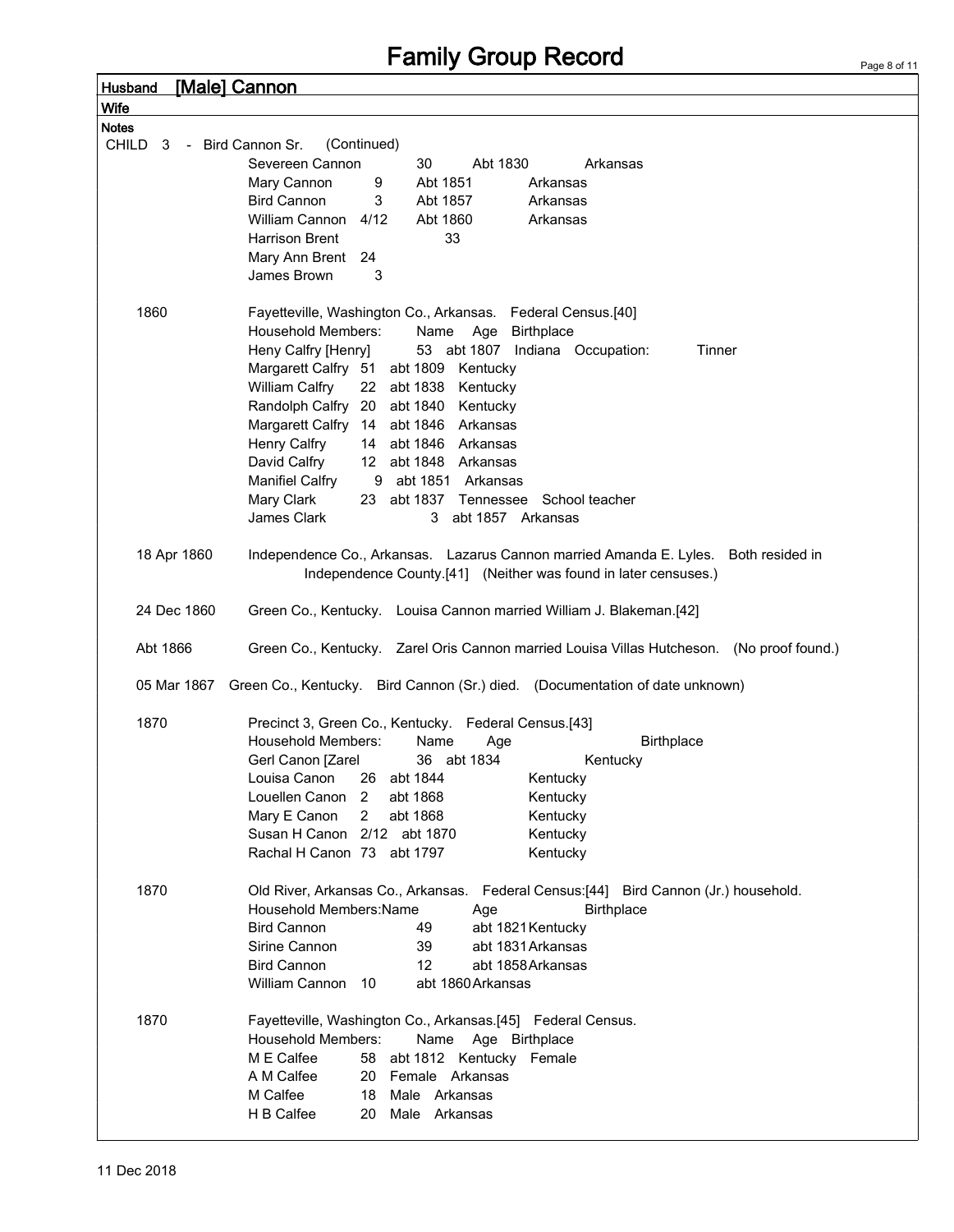| <b>[Male] Cannon</b><br><b>Husband</b>                                                                                                                                                                                                                                                                                                                                                                                 |
|------------------------------------------------------------------------------------------------------------------------------------------------------------------------------------------------------------------------------------------------------------------------------------------------------------------------------------------------------------------------------------------------------------------------|
| <b>Wife</b>                                                                                                                                                                                                                                                                                                                                                                                                            |
| <b>Notes</b>                                                                                                                                                                                                                                                                                                                                                                                                           |
| (Continued)<br>CHILD 3 - Bird Cannon Sr.                                                                                                                                                                                                                                                                                                                                                                               |
| 30 Oct 1871<br>Arkansas County, Arkansas.  Will of Bird Cannon (Jr.) was filed, named wife Severine and<br>his three surviving children: Mary, Bird, and William. Will recorded 26 Dec 1871.[46]                                                                                                                                                                                                                       |
| Green Co., Kentucky.[47] Rachel (Gasaway) Cannon died at age 71 (birth date about 1804);<br>21 Mar 1875<br>Father: Benjamin Gasaway; Mother: Nancy Gasaway.                                                                                                                                                                                                                                                            |
| [1] Some information is courtesy of William Gearhart, bill2222@epix.net, including family tree of "bill2222162" of<br>Pennsylvania, USA, named "ExtendedRossGear Family Tree"; accessed 18 Sep 2018. Some information is courtesy<br>of Norman Cannon, normjc72@gmail.com. Some information from a family tree at www.ancestry.com called "Michael<br>Cannon Family Tree," owned by "mdshec_1," accessed 18 Sept 2018. |
| [2] 1850 census shows South Carolina as birthplace. A couple of later records show birthplace as North Carolina<br>(1860 census) and Virginia (1919 death certificate for son Zarel).                                                                                                                                                                                                                                  |
| [3] From: Ancestry.com. Kentucky, Compiled Marriages, 1802-1850 [database on-line]. Provo, UT, USA: Ancestry.<br>Original data: Dodd, Jordan, Comp Kentucky Marriages to 1850. Electronic transcription<br>com Operations Inc, 1997.<br>of marriage records held by the individual counties in Kentucky.                                                                                                               |
| [4] A son of this age is shown in the 1810 Green Co., KY, census for Bird Cannon. Approximate birth date is from<br>Federal Census for Russell in 1850 District 1, Green, Kentucky; Roll: M432_202; Page: 90A; Image: 185. www.<br>ancestry.com.                                                                                                                                                                       |
| [5] Ancestry.com. 1810 United States Federal Census [database on-line]; Roll: 6; Page: 256; Image: 00274; Family<br>History Library Film: 0181351. Provo, UT, USA: Ancestry.com Operations, Inc., 2010. Images reproduced by<br>FamilySearch.                                                                                                                                                                          |
| [6] Year: 1810; Census Place: Greensburgh, Green, Kentucky; Roll: 6; Page: 256; Image: 00274; Family History<br>Library Film: 0181351. Ancestry.com. 1810 United States Federal Census [database on-line]. Provo, UT, USA:<br>Ancestry.com Operations, Inc., 2010. Images reproduced by FamilySearch.<br>[7] This document is courtesy of Norman Cannon, normjc72@gmail.com.                                           |
| [8] A daughter of this age was in the 1820 census for Bird Cannon in Green Co., KY. Name and birth information are<br>from the 1850 Federal Census of Prairie, Washington Co., Arkansas; Roll: M432_31; Page: 382B; Image: 173, Family<br>Number: 11.                                                                                                                                                                  |
| [9] This document is courtesy of Norman Cannon, normjc72@gmail.com.<br>[10] A son of this age was in the 1820 census for Bird Cannon in Green Co., KY. A son of this age was not in Bird<br>Cannon's household in 1830 or 1840.                                                                                                                                                                                        |
| [11] A son of this age was in the 1820 census for Bird Cannon in Green Co., KY. A son of this age was not in Bird<br>Cannon's household in 1830 or 1840.                                                                                                                                                                                                                                                               |
| [12] Ancestry.com. 1820 United States Federal Census [database on-line]; Page: 61; NARA Roll: M33_20; Image: 73.<br>Provo, UT, USA: Ancestry.com Operations, Inc., 2010. Images reproduced by FamilySearch.                                                                                                                                                                                                            |
| [13] A son of this age was in the 1830 census for Bird Cannon in Green Co., KY. No son of this age was in Bird's<br>1840 census household.                                                                                                                                                                                                                                                                             |
| [14] Ancestry.com. 1830 United States Federal Census [database on-line]; Series: M19; Roll: 37; Page: 20; Family<br>History Library Film: 0007816. Provo, UT, USA: Ancestry.com Operations, Inc., 2010. Images reproduced by<br>FamilySearch.                                                                                                                                                                          |
| [15] Ancestry.com. Kentucky, County Marriage Records, 1783-1965 [database on-line]. Lehi, UT, USA: Ancestry.com<br>Operations, Inc., 2016. Film Number: 000209752. Original data: Marriage Records. Kentucky Marriages. Madison                                                                                                                                                                                        |
| County Courthouse, Richmond, Kentucky.<br>[16] This document is courtesy of Norman Cannon, normjc72@gmail.com.<br>[17] This document is courtesy of Norman Cannon, normjc72@gmail.com.                                                                                                                                                                                                                                 |
| [18] This document is courtesy of Norman Cannon, normjc72@gmail.com.<br>[19] 13 Dec 1919 Green Co., Kentucky, Death Certificate for Zarel Cannon, #32285, aged 86 years, 1 month, 15 days.                                                                                                                                                                                                                             |
| This document is courtesy of Norman Cannon, normjc72@gmail.com.<br>[20] Birth date in Green County, KY, is from her death certificate 27967 in Hart County, Kentucky. It states that her<br>father was Burd Cannon, born in Virginia, and her mother was Rachel Gasaway, birthplace blank.                                                                                                                             |
| [21] Green County, Kentucky, Marriage Book C, 1836-1861.<br>[22] Ancestry.com. 1840 United States Federal Census [database on-line], Page: 164. Provo, UT, USA: Ancestry.com<br>Operations, Inc., 2010. Images reproduced by FamilySearch.                                                                                                                                                                             |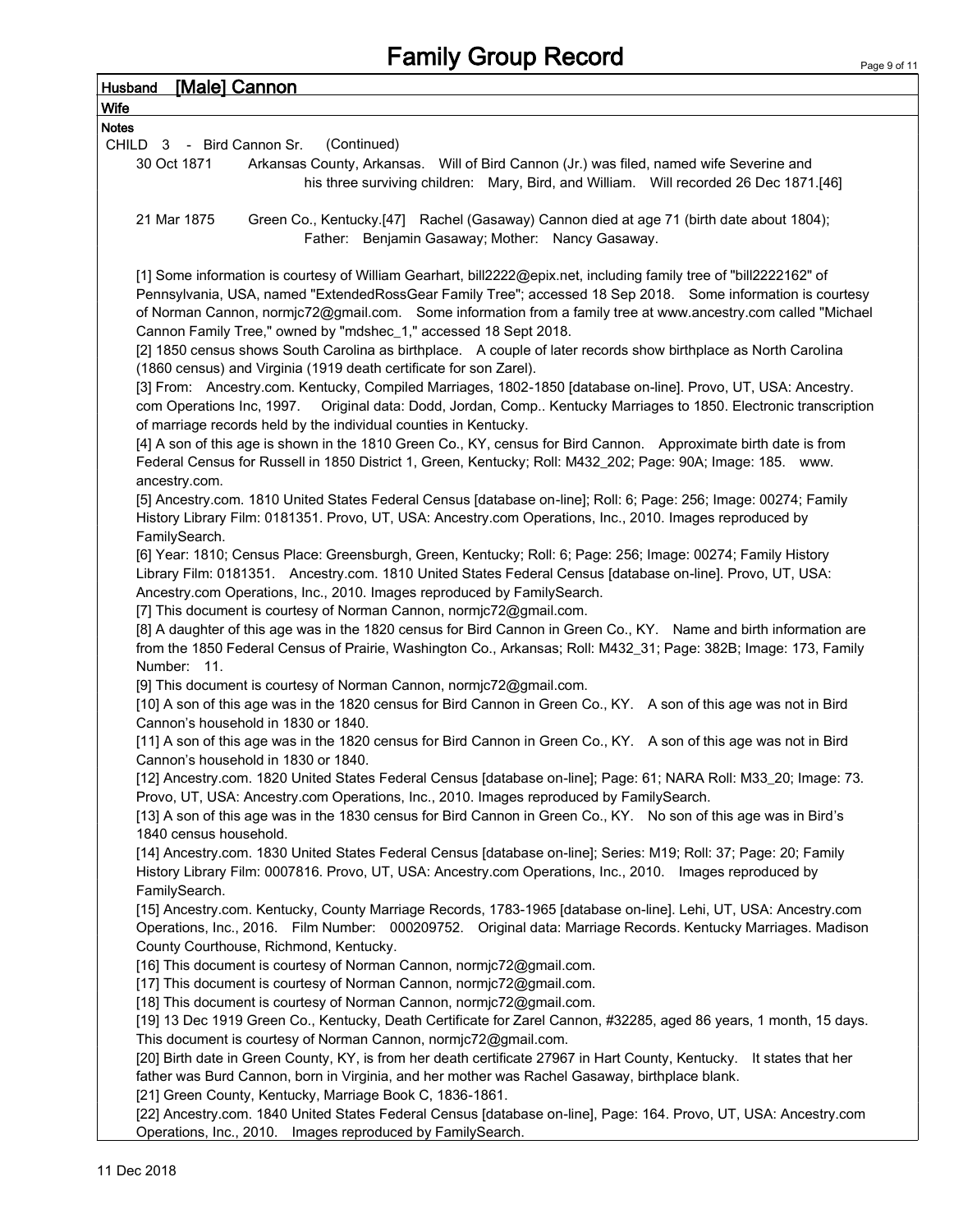## Husband [Male] Cannon

| <u>Husband</u><br><u> Imalej Cannon</u>                                                                             |
|---------------------------------------------------------------------------------------------------------------------|
| <b>Wife</b>                                                                                                         |
| <b>Notes</b>                                                                                                        |
| (Continued)<br>CHILD 3 - Bird Cannon Sr.                                                                            |
| [23] Ancestry.com. 1840 United States Federal Census [database on-line]; Page: 166. Provo, UT, USA: Ancestry.com    |
| Operations, Inc., 2010. Images reproduced by FamilySearch.                                                          |
| [24] [not Margaret, m. 1837]                                                                                        |
| [25] Ancestry.com. 1840 United States Federal Census [database on-line], page 182. Provo, UT, USA: Ancestry.com     |
| Operations, Inc., 2010. Images reproduced by FamilySearch.                                                          |
| [26] Green County, Kentucky, Circuit Court Case 6317, 18 Sep 1844. Bird Cannon vs. Fielden B. Hawks and Josiah      |
| Brummel, Administrator of William Hawks, deceased.                                                                  |
| [27] Ancestry.com. Arkansas, County Marriages Index, 1837-1957 [database on-line]. Provo, UT, USA: Ancestry.com     |
| Operations, Inc., 2011. Original data: "Arkansas County Marriages, 1838-1957." Index. FamilySearch, Salt Lake City, |
| Utah, 2009, 2011. "Arkansas County Marriages, 1838-1957," database, FamilySearch; from Arkansas Courts of           |
| Common Pleas and County Clerks. Digital images of originals housed at various county courthouses in the State of    |
|                                                                                                                     |
| Arkansas. Marriage records.                                                                                         |
| [28] Ancestry.com. Arkansas, Compiled Marriages, 1779-1850 [database on-line]. Provo, UT, USA: Ancestry.com         |
| Operations Inc, 1997. Original data: Dodd, Jordan R, et. al Early American Marriages: Arkansas to 1850. Bountiful,  |
| UT, USA: Precision Indexing Publishers, 19xx.                                                                       |
| [29] Ancestry.com. 1850 United States Federal Census [database on-line]; Roll: M432_202; Page: 86A; Image: 177;     |
| family 98 Provo, UT, USA: Ancestry.com Operations, Inc., 2009. Images reproduced by FamilySearch.                   |
| [30] Ancestry.com. 1850 United States Federal Census [database on-line]; Roll: M432_202; Page: 90B; Image: 186.     |
| Family Number: 161. Provo, UT, USA: Ancestry.com Operations, Inc., 2009. Images reproduced by FamilySearch.         |
| [31] Ancestry.com. 1850 United States Federal Census [database on-line]; Roll: M432_202; Page: 90A; Image: 185.     |
| Provo, UT, USA: Ancestry.com Operations, Inc., 2009. Images reproduced by FamilySearch.                             |
| [32] Ancestry.com. 1850 United States Federal Census [database on-line]; Roll: M432_25; Page: 12B; Image: 29.       |
| Provo, UT, USA: Ancestry.com Operations, Inc., 2009. Images reproduced by FamilySearch.                             |
| [33] Ancestry.com. 1850 United States Federal Census [database on-line]; Roll: M432_31; Page: 382B; Image: 173,     |
| Family Number: 11 Provo, UT, USA: Ancestry.com Operations, Inc., 2009. Images reproduced by FamilySearch.           |
| [34] 24 Aug 1840 White Randolph Calfee.                                                                             |
| [35] Henry Bird Calfee, b. May 1847 KY, according to Find A Grave.                                                  |
| [36] "Kentucky, County Marriages, 1797-1954," database with images, FamilySearch(https://familysearch.org/ark:/     |
| 61903/1:1:FW16-P4K : accessed 21 September 2018), W. J. Bleakemon and Louisa Cannon, 24 Dec 1860; citing,           |
| Green, Kentucky, United States, Madison County Courthouse, Richmond; FHL microfilm 1,877,085.                       |
| [37] Ancestry.com. 1860 United States Federal Census [database on-line]; Roll: M653_370; Page: 589; Dwelling        |
| Number: 369/ Family Number: 365; Post Office: Greensburg. Family History Library Film: 803370. Provo, UT, USA:      |
| Ancestry.com Operations, Inc., 2009.                                                                                |
| [38] Ancestry.com. 1860 United States Federal Census [database on-line]Roll: M653_43; Page: 30; Family History      |
| Library Film: 803043. Provo, UT, USA: Ancestry.com Operations, Inc., 2009. Images reproduced by FamilySearch.       |
| [39] Ancestry.com. 1860 United States Federal Census [database on-line]; Roll: M653_37; Page: 98; Family History    |
| Library Film: 803037. Provo, UT, USA: Ancestry.com Operations, Inc., 2009. Images reproduced by FamilySearch.       |
| [40] Ancestry.com. 1860 United States Federal Census [database on-line]; Roll: M653_52; Page: 623; Family History   |
| Library Film: 803052. Provo, UT, USA: Ancestry.com Operations, Inc., 2009. Images reproduced by FamilySearch.       |
| [41] Ancestry.com. Arkansas, County Marriages Index, 1837-1957 [database on-line]. Provo, UT, USA: Ancestry.com     |
|                                                                                                                     |
| Operations, Inc., 2011. Original data: "Arkansas County Marriages, 1838-1957." Index. FamilySearch, Salt Lake City, |
| Utah, 2009, 2011. "Arkansas County Marriages, 1838-1957," database, FamilySearch; from Arkansas Courts of           |
| Common Pleas and County Clerks. Digital images of originals housed at various county courthouses in the State of    |
| Arkansas. Marriage records.                                                                                         |
| [42] "Kentucky, County Marriages, 1797-1954," database with images, FamilySearch(https://familysearch.org/ark:/     |
| 61903/1:1:FW16-P4K : accessed 21 September 2018), W. J. Bleakemon and Louisa Cannon, 24 Dec 1860; citing,           |
| Green, Kentucky, United States, Madison County Courthouse, Richmond; FHL microfilm 1,877,085.                       |
| [43] Ancestry.com. 1870 United States Federal Census [database on-line]; Roll: M593_465; Page: 461A; Family         |
| History Library Film: 545964. Provo, UT, USA: Ancestry.com Operations, Inc., 2009. Images reproduced by             |
| FamilySearch.                                                                                                       |
| [44] Ancestry.com. 1870 United States Federal Census [database on-line]; Roll: M593_47; Page: 64B; Family History   |
| Library Film: 545546. Provo, UT, USA: Ancestry.com Operations, Inc., 2009. Images reproduced by FamilySearch.       |

[45] Ancestry.com. 1870 United States Federal Census [database on-line]; Roll: M593\_66; Page: 227A; Family History